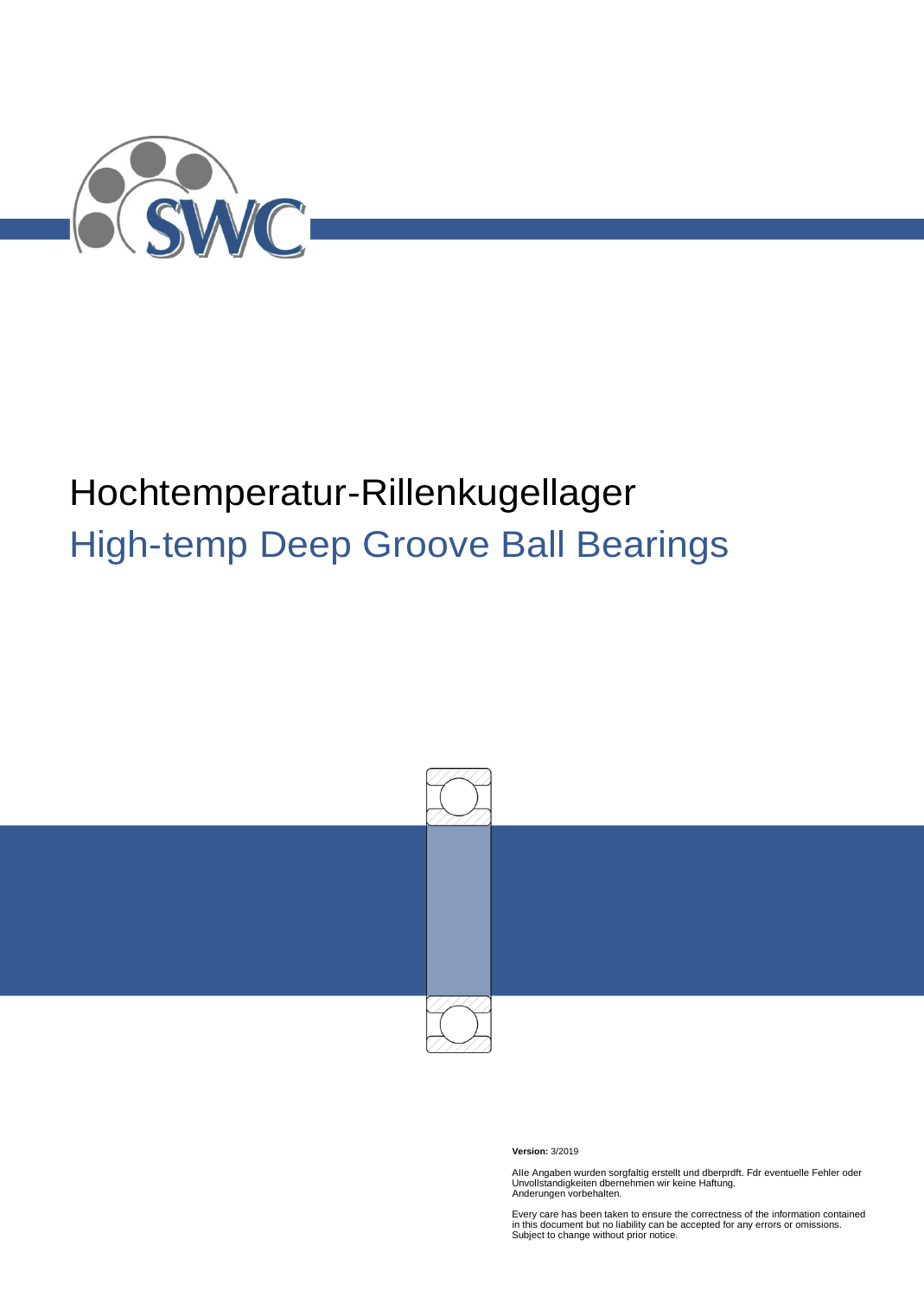

## **SWC Hochtemperatur-Rillenkugellager**

Während bei normalen Wälzlagern eine einwandfreie Laufleistung in Abhängigkeit der verwendeten Fettsorten nur bis maximal 150°C gewährleistet ist, können SWC Hochtemperatur-Rillenkugellagern bei **langsamen Drehzahlen** und **hohen Betriebstemperaturen von bis zu 350°C** eingesetzt werden.

### **Vorteile:**

- **Vergrößerte Radialluft** (vielfach C5) zum Ausgleich von temperaturbedingten Verformungen der Produktionsmittel (Schienen, Transporteinheiten)
- **Genieteter Blechkäfig** für hohe Stabilität bei geringer Reibung
- **Manganphosphat-Beschichtung** (nach EN ISO 9717) sorgt für erhöhten Korrosionsschutz, gute Haftung der Schmierstoffe und bessere Laufeigenschaften.

Alle HT1-, HT2- und HT2X-Lager sind offen, mit einem (ZR) oder zwei Metalldeckeln (2ZR) lieferbar. HT3-Lager werden immer mit zwei Metalldeckeln (2ZR) geliefert.

## **SWC High-temp Deep Groove Ball Bearings**

Depending on the used grease, perfect running performance for normal bearings is only guaranteed up to maximum of 150°C. SWC High-temp Deep Groove Ball Bearings allow **temperatures up to 350°C at low speeds**.

#### **Advantages:**

- **Increased radial clearance** (multiple of C5) compensation for temperature-induced deformations of the production goods (rails, transport units)
- **Riveted sheet steel cage**

provides high stability at low friction

• Manganese phosphate coating (according to EN ISO 9717) ensures increased protection against corrosion, good adhesion of lubricants and better runability.

All HT1-, HT2- and HT2X-bearings are available open, with steel shield on one (ZR) or both sides (2ZR). HT3-bearings are always supplied with two steel shields (2ZR).

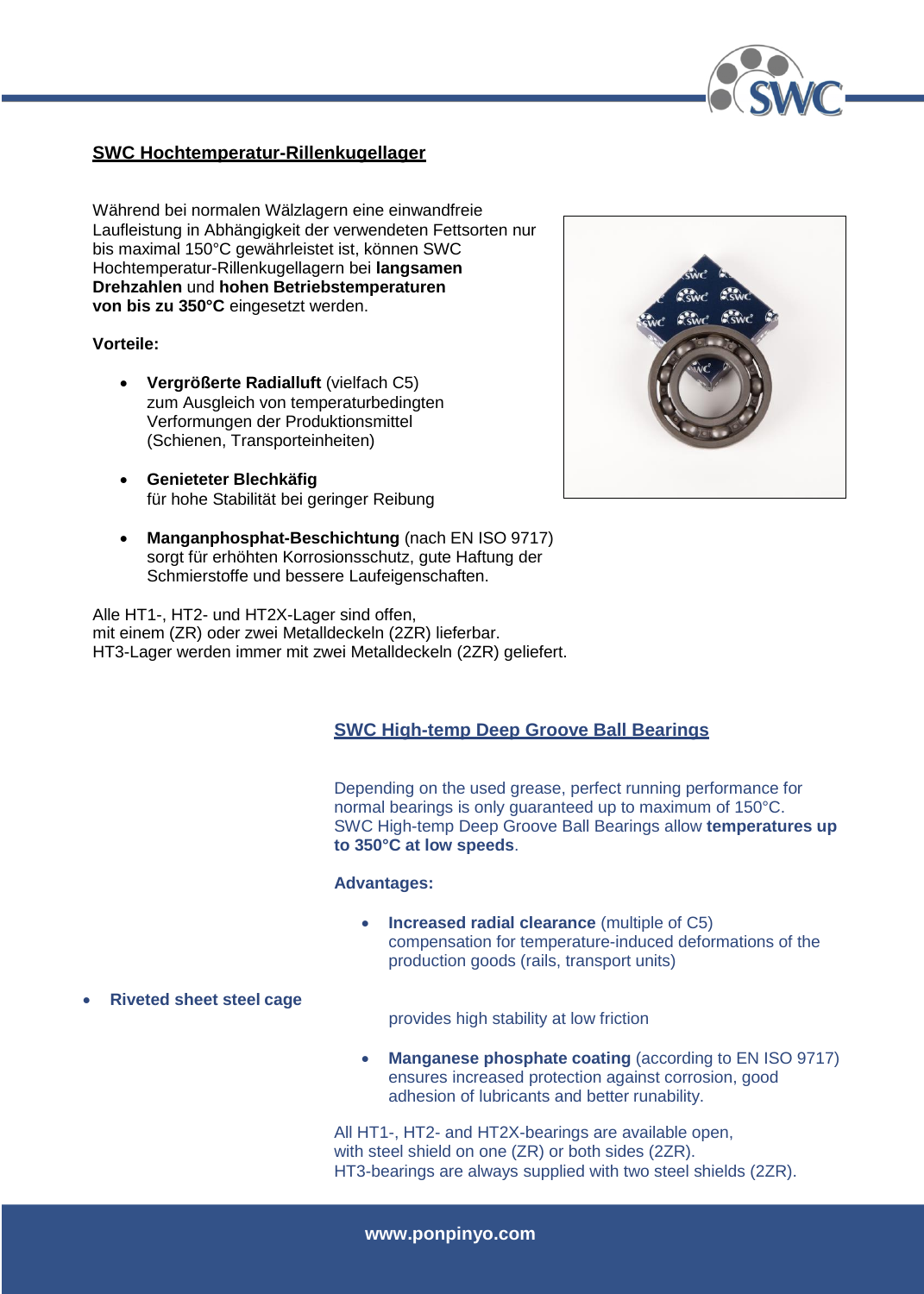

## **Schmierstoffe / Lubricants**

SWC bietet standardmäßig vier verschiedene Schmierstoffe für Hochtemperatur-Rillenkugellager. Darüber hinaus können nach Bedarf die beschichteten Lager auch mit individuellem Fett nach Kundenwunsch befüllt werden.

> SWC offers four standard lubricants for High-temp Deep Groove Ball Bearings. Additionally, our coated bearings can be filled with individual grease as required by the customer.

## **HT1**

| Temperaturbereich:<br>Temperature range: | $<$ 350 $^{\circ}$ C |  |  |  |  |
|------------------------------------------|----------------------|--|--|--|--|
| Typ:                                     | Hochtemperatur-Paste |  |  |  |  |
| Type:                                    | High-temp paste      |  |  |  |  |
| Gebrauchsdauer:                          | Bis zu 3 Jahre       |  |  |  |  |
| Lifespan:                                | Up to 3 years        |  |  |  |  |
| Wartung nach:                            | $12 - 18$ Monaten    |  |  |  |  |
| Maintenance after:                       | $12 - 18$ Months     |  |  |  |  |
|                                          |                      |  |  |  |  |

#### **HT2**

| Temperaturbereich:<br>Temperature range: | $< 280^{\circ}$ C        |
|------------------------------------------|--------------------------|
| Typ:                                     | Spezialfett              |
| Type:                                    | Special grease           |
| Gebrauchsdauer:                          | Bis zu 5 Jahre           |
| Lifespan:                                | Up to 5 years            |
| Wartung nach:                            | Keine Wartung notwendig  |
| Maintenance after:                       | No maintenance necessary |

### **HT2X**

| Temperaturbereich:<br>Temperature range: | $<$ 320 $^{\circ}$ C     |
|------------------------------------------|--------------------------|
| Typ:                                     | Spezialfett              |
| Type:                                    | Special grease           |
| Gebrauchsdauer:                          | Bis zu 5 Jahre           |
| Lifespan:                                | Up to 5 years            |
| Wartung nach:                            | Keine Wartung notwendig  |
| Maintenance after:                       | No maintenance necessary |

#### **HT3**

| Temperaturbereich:<br>Temperature range: | $< 300^{\circ}$ C        |
|------------------------------------------|--------------------------|
| Typ:                                     | <b>Festes Compound</b>   |
| Type:                                    | Solid compound           |
| Gebrauchsdauer:                          | Bis zu 6 Jahre           |
| Lifespan:                                | Up to 6 years            |
| Wartung nach:                            | Keine Wartung notwendig  |
| Maintenance after:                       | No maintenance necessary |









## **[www.ponpinyo.com](http://www.swc-bearings.com/)**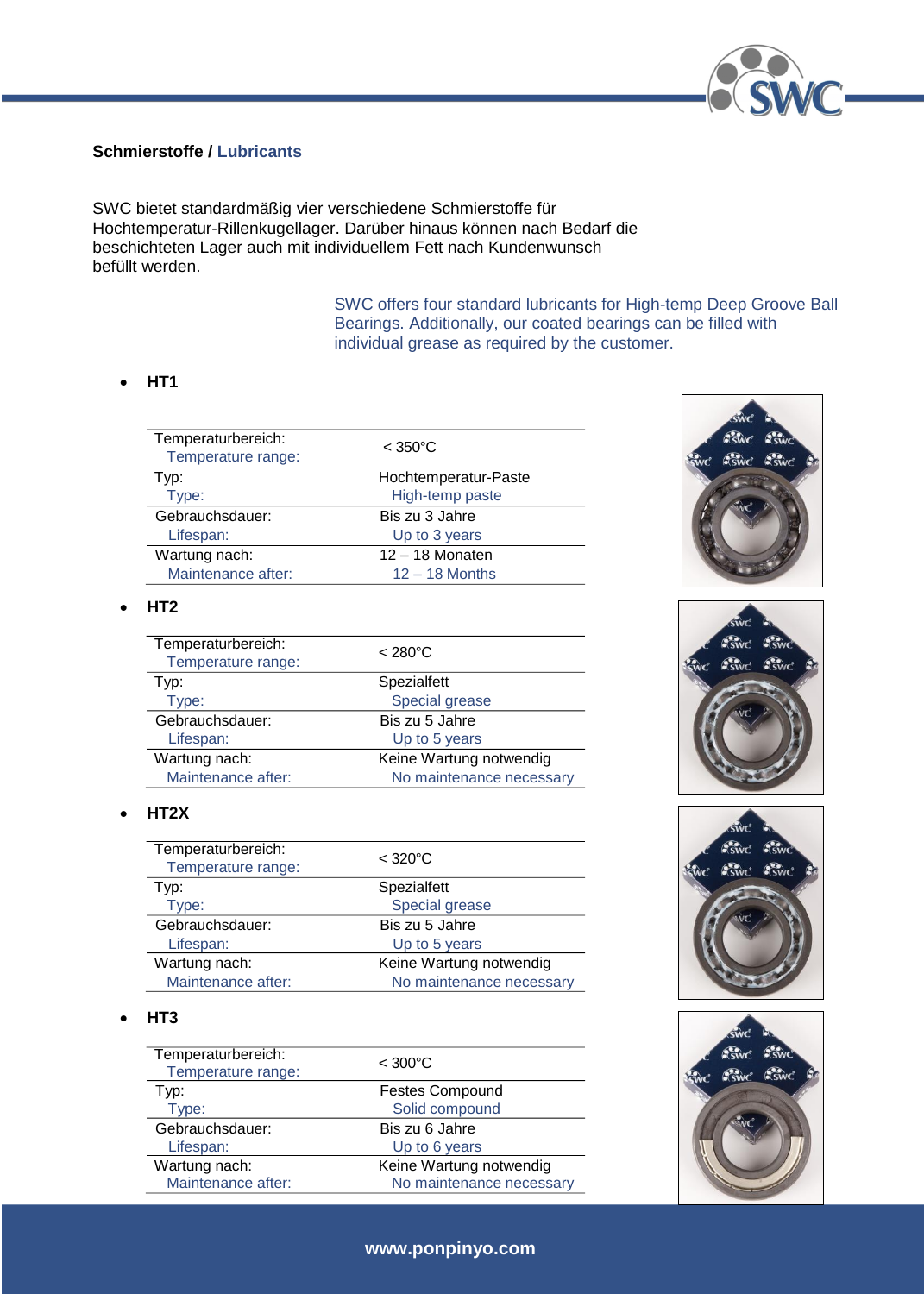

**60xx**



| Bezeichnung | Dimensionen       |             |                  |                                | Tragzahl           | Max. Drehzahl | Gewicht        |
|-------------|-------------------|-------------|------------------|--------------------------------|--------------------|---------------|----------------|
| Code        | <b>Dimensions</b> |             |                  |                                | <b>Load Rating</b> | Max. Speed    | Weight         |
| SWC         | ${\sf d}$         | $\mathsf D$ | $\sf B$          | $\mathsf{r}_\mathsf{s}$<br>min | $\mathrm{C}_0$     |               |                |
|             | [mm]              | [mm]        | [mm]             | [mm]                           | [KN]               | $[min^{-1}]$  | $\approx$ [kg] |
| 6000        | 10                | 26          | $\bf 8$          | 0,3                            | 1,96               | 250           | 0,019          |
| 6001        | 12                | 28          | $\bf 8$          | 0,3                            | 2,36               | 220           | 0,020          |
| 6002        | 15                | 32          | $\boldsymbol{9}$ | 0,3                            | 2,85               | 190           | 0,031          |
| 6003        | 17                | 35          | 10               | 0,3                            | 3,25               | 170           | 0,038          |
| 6004        | 20                | 42          | 12               | 0,6                            | 5,00               | 150           | 0,068          |
| 6005        | 25                | 47          | 12               | 0,6                            | 5,85               | 130           | 0,080          |
| 6006        | 30                | 55          | 13               | 1,0                            | 8,00               | 120           | 0,122          |
| 6007        | 35                | 62          | 14               | 1,0                            | 10,4               | 100           | 0,157          |
| 6008        | 40                | 68          | 15               | 1,0                            | 11,8               | 90            | 0,194          |
| 6009        | 45                | 75          | 16               | 1,0                            | 14,3               | 80            | 0,247          |
| 6010        | 50                | 80          | 16               | 1,0                            | 15,6               | 80            | 0,272          |
| 6011        | 55                | 90          | 18               | 1,1                            | 21,2               | $70\,$        | 0,397          |
| 6012        | 60                | 95          | 18               | 1,1                            | 23,2               | 60            | 0,404          |
| 6013        | 65                | 100         | 18               | 1,1                            | 25,0               | 50            | 0,411          |
| 6014        | 70                | 110         | 20               | 1,1                            | 31,0               | 50            | 0,594          |
| 6015        | 75                | 115         | 20               | 1,1                            | 33,5               | 50            | 0,639          |
| 6016        | 80                | 125         | 22               | 1,1                            | 40,0               | 50            | 0,844          |
| 6017        | 85                | 130         | 22               | 1,1                            | 43,0               | 50            | 0,880          |
| 6018        | 90                | 140         | 24               | 1,5                            | 50,0               | 50            | 1,010          |
| 6019        | 95                | 145         | 24               | 1,5                            | 54,0               | 50            | 1,070          |
| 6020        | 100               | 150         | 24               | 1,5                            | 54,0               | 50            | 1,140          |

Anmerkung: Das Gewicht gilt für das Lager ohne Schmierstoff und Deckel.

Remark: The weight applies for the bearing only without lubricant and shields.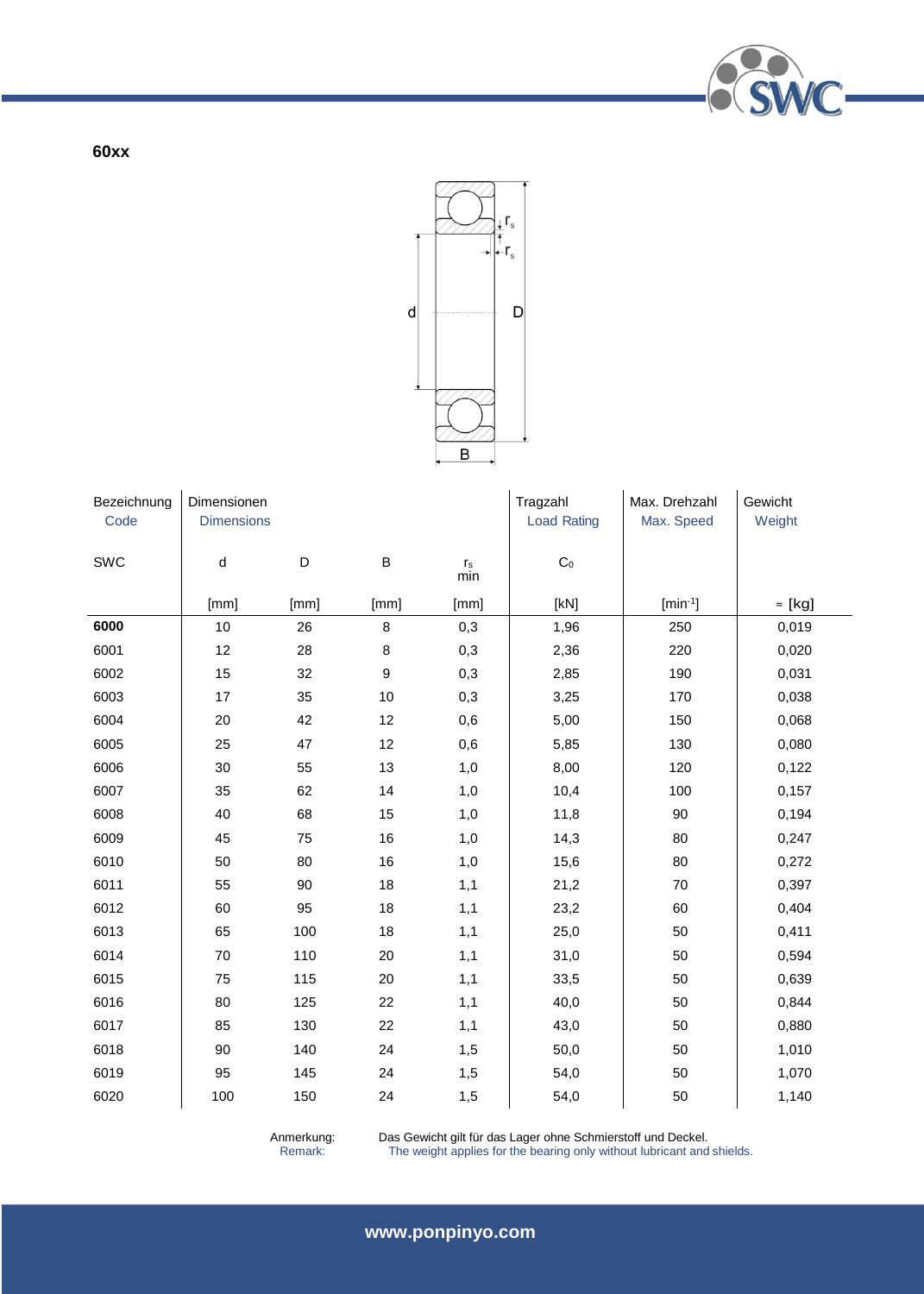

**62xx**



| Bezeichnung | Dimensionen       |      |         |                                | Tragzahl           | Max. Drehzahl | Gewicht        |
|-------------|-------------------|------|---------|--------------------------------|--------------------|---------------|----------------|
| Code        | <b>Dimensions</b> |      |         |                                | <b>Load Rating</b> | Max. Speed    | Weight         |
| SWC         | d                 | D    | $\sf B$ | $\mathsf{r}_\mathsf{s}$<br>min | $\mathsf{C}_0$     |               |                |
|             | [mm]              | [mm] | [mm]    | [mm]                           | [KN]               | $[min^{-1}]$  | $\approx$ [kg] |
| 6200        | 10                | 30   | 9       | 0,6                            | 2,60               | 230           | 0,031          |
| 6201        | 12                | 32   | $10$    | 0,6                            | 3,10               | 200           | 0,037          |
| 6202        | 15                | 35   | 11      | 0,6                            | 3,75               | 180           | 0,043          |
| 6203        | 17                | 40   | 12      | 0,6                            | 4,75               | 160           | 0,065          |
| 6204        | 20                | 47   | 14      | 1,0                            | 6,55               | 140           | 0,105          |
| 6205        | 25                | 52   | 15      | 1,0                            | 7,80               | 130           | 0,128          |
| 6206        | 30                | 62   | 16      | 1,0                            | 11,2               | 110           | 0,195          |
| 6207        | 35                | 72   | 17      | 1,1                            | 15,3               | 90            | 0,291          |
| 6208        | 40                | 80   | 18      | 1,1                            | 18,0               | 80            | 0,371          |
| 6209        | 45                | 85   | 19      | 1,1                            | 20,4               | 80            | 0,429          |
| 6210        | 50                | 90   | 20      | 1,1                            | 24,0               | 70            | 0,466          |
| 6211        | 55                | 100  | 21      | 1,5                            | 29,0               | 60            | 0,616          |
| 6212        | 60                | 110  | 22      | 1,5                            | 36,0               | 50            | 0,789          |
| 6213        | 65                | 120  | 23      | 1,5                            | 41,5               | 50            | 0,980          |
| 6214        | 70                | 125  | 24      | 1,5                            | 44,0               | 50            | 1,060          |
| 6215        | 75                | 130  | 25      | 1,5                            | 49,0               | 50            | 1,170          |
| 6216        | 80                | 140  | 26      | 2,0                            | 53,0               | 50            | 1,390          |
| 6217        | 85                | 150  | 28      | 2,0                            | 64,0               | 50            | 1,780          |
| 6218        | 90                | 160  | 30      | 2,0                            | 72,0               | 50            | 2,140          |
| 6219        | 95                | 170  | 32      | 2,1                            | 81,5               | 50            | 2,610          |
| 6220        | 100               | 180  | 34      | 2,1                            | 93,0               | 50            | 3,130          |

Anmerkung: Das Gewicht gilt für das Lager ohne Schmierstoff und Deckel.

Remark: The weight applies for the bearing only without lubricant and shields.